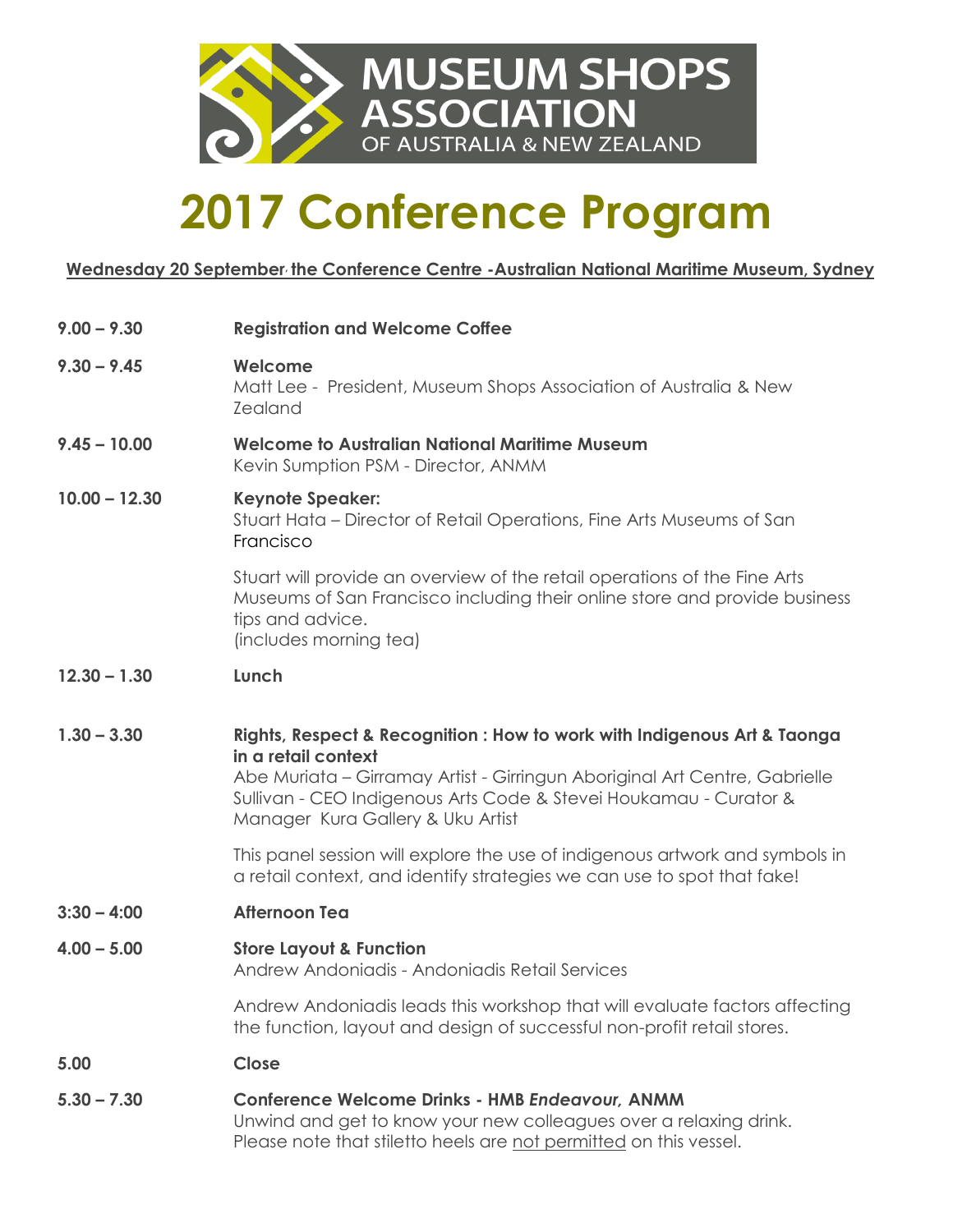

### **2017 Conference Program**

**Thursday 21 September, the Conference Centre - Australian National Maritime Museum, Sydney**

| $8.30 - 9.00$  | <b>Welcome Coffee</b>                                                                                                                                                                                                                                                                                                                                                                                                   |
|----------------|-------------------------------------------------------------------------------------------------------------------------------------------------------------------------------------------------------------------------------------------------------------------------------------------------------------------------------------------------------------------------------------------------------------------------|
| $9.00 - 12.00$ | The 10 Deadly Sins of Museum Retailing<br>Andrew Andoniadis - Andoniadis Retail Services                                                                                                                                                                                                                                                                                                                                |
|                | Andrew takes us through a potpourri of correctable museum store 'sins' and<br>identifies low-cost, easily executed strategies that increase revenue and<br>enhance the visitor experience.<br>(includes morning tea)                                                                                                                                                                                                    |
| $12.00 - 1.30$ | <b>Lunch with Suppliers Market</b>                                                                                                                                                                                                                                                                                                                                                                                      |
|                | Our Preferred Supplier Members will be on hand to answer questions and<br>introduce their latest ranges. Come and meet some of our new Supplier<br>Members.                                                                                                                                                                                                                                                             |
| $1.30 - 2.30$  | <b>Go Green</b><br>Glen Reddieux - Acting General Manager, Business & Partnerships,<br>Wellington Zoo & Emma Baron - Assistant Buyer, Zoos Victoria.                                                                                                                                                                                                                                                                    |
|                | Glenn & Emma take us through their journey in greening up their retail<br>operations, and discuss how this contributes to their brand and enhances<br>the visitor experience.                                                                                                                                                                                                                                           |
| $2.30 - 5.00$  | <b>Keynote Speaker</b><br>Stuart Hata - Director of Retail Operations, Fine Arts Museums of San<br>Francisco                                                                                                                                                                                                                                                                                                            |
|                | Stuart Hata returns to tell us how he has positioned retail and museum<br>stores as a respected resource within his own institution and takes us<br>through the MSA's recent "Museum Store Sunday" marketing initiative and<br>ways to tell the world "why we matter"<br>This is followed by a Q&A session where delegates can ask Stuart about<br>problems they encounter and seek advice.<br>(Includes afternoon tea) |
| 5.00           | <b>Close</b>                                                                                                                                                                                                                                                                                                                                                                                                            |

**7.00 Annual Conference Dinner & Awards**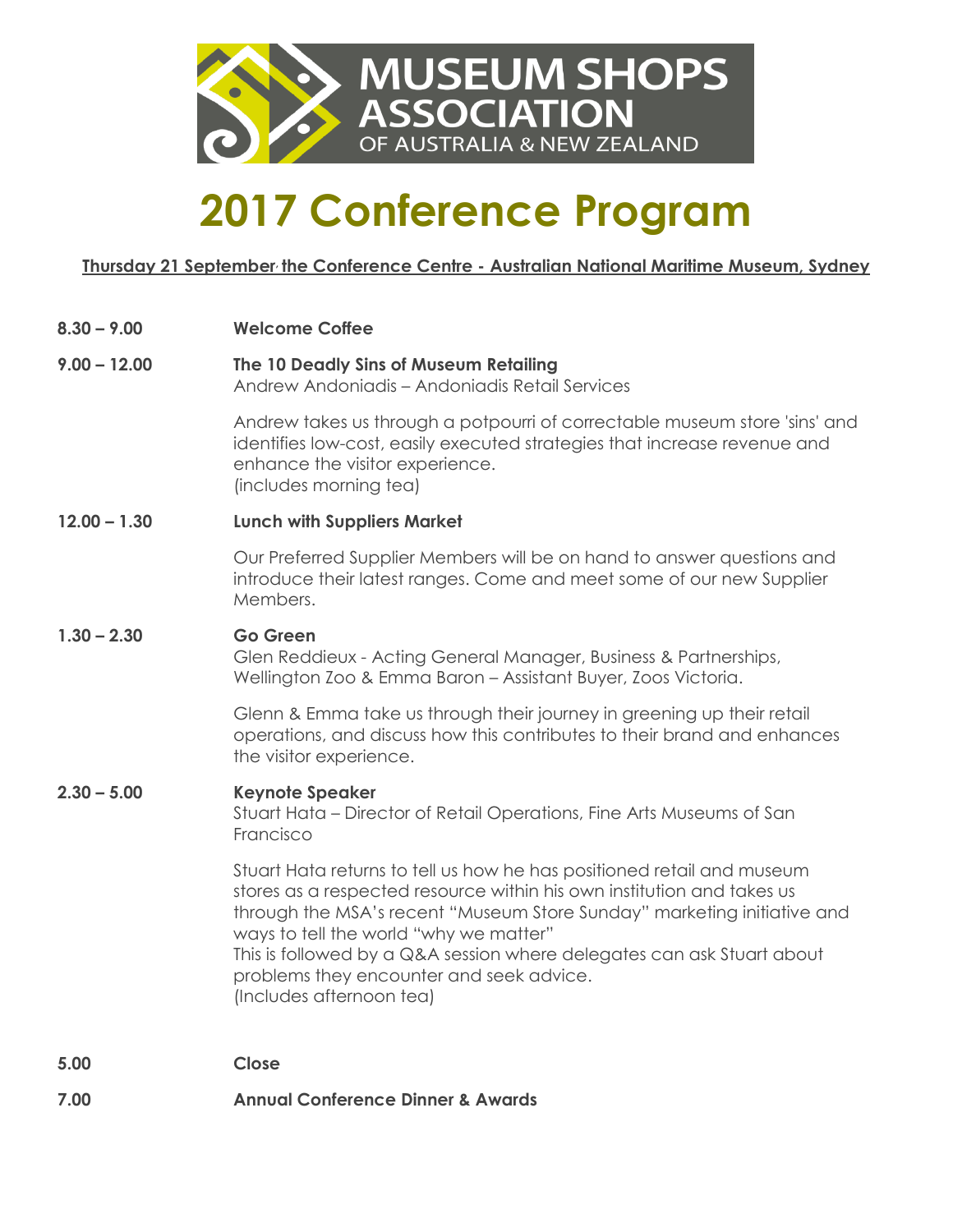

### **2017 Conference Program**

**Friday 22 September On the Water Day**

**8.45 – 9.30 MSAANZ AGM –** The Conference Centre - ANMM **9.30 – 10.00 Travel to Taronga Zoo –** Ferry leaves from ANMM wharf **10.00 – 1.00 Morning Tea and Overview of Taronga Zoo Retail Operations 1.00 – 4.30 Travel to and tour a mystery harbour location! 4.30 – 5.30 Travel back to ANMM 5.30 Conference Close**

**Please note arrival time back in Sydney may alter slightly due to harbour traffic. If you are booking an outbound flight, please allow extra time.**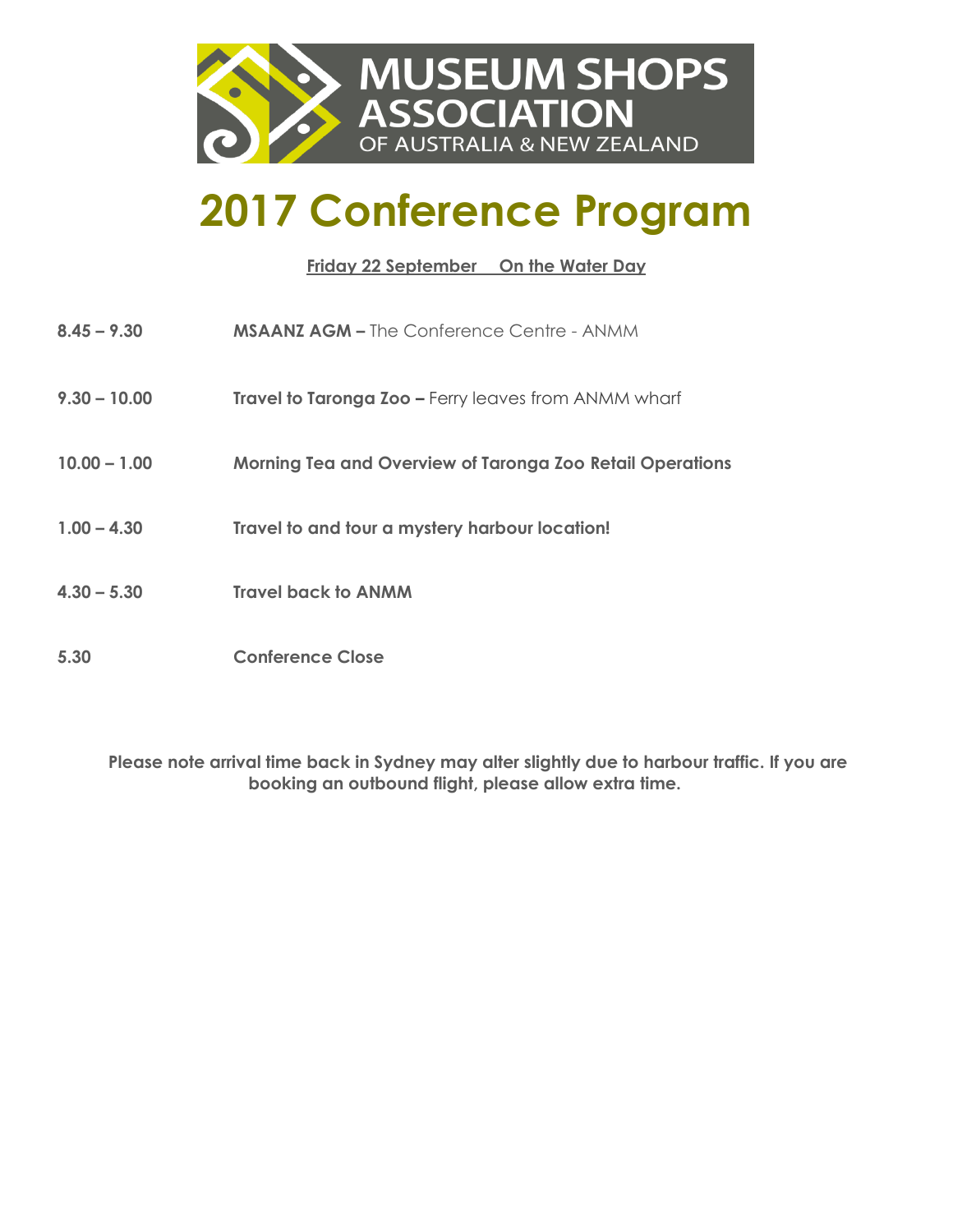

# **MSAANZ17 Speaker Biography's**

#### **Stuart Hata, Retail Director, Fine Arts Museums of San Francisco**

A veteran museum store retailer for over 28 years, Stuart Hata has been Director of Retail Operations for the Fine Arts Museums of San Francisco since 2003. In his capacity, Stuart is responsible for a multi-million dollar business at the de Young and Legion of Honor Museum Stores, leading a staff of 40 plus team members. He oversees merchandising, store operations, warehousing, product development, retail marketing, licensing, wholesale, and the online FAMSF store [\(shop.famsf.org\)](http://www.famsf.org/store).

Stuart has been a member of the Museum Store Association (MSA) for over 27 years and is the immediate past President of the MSA Board of Directors. He is also a past President of the MSA Western Chapter which includes Australia and New Zealand, and is the driving force behind the new global initiative "Museum Store Sunday"- designed to raise awareness of the importance of cultural retail stores around the world.

Stuart has presented numerous educational sessions on museum retailing at past MSA conferences, the National Museum Publishing conference, the California Association of Museums conference, the American Alliance of Museums conference, and the Western Museums Association conference. Before joining the Fine Arts Museums, Stuart began his museum retailing career at the San Francisco Museum of Modern Art (SFMOMA) and has also worked at the Solomon R. Guggenheim Museum, New York.

#### **Andrew Andoniadis, Consultant & Director, Andoniadis Retail Services**

Since 1992, Andrew Andoniadis has specialized in increasing the profits of museum shops and enhancing the visitor experience. He has been a featured seminar presenter at museum conferences throughout the United States, Canada, Australia and Europe.

Andrew first worked in retail at age twelve pushing a broom in the back room of a men's clothing store in Deerfield, Illinois. He continued to work in retail through graduate school. In 1985 he developed the first retail store for Smith & Hawken, the then nationwide marketer of fine quality gardening implements. Later, he co-founded Quinby's, a California based children's book, and arts and crafts store that was sold to members of the Disney family in 1989.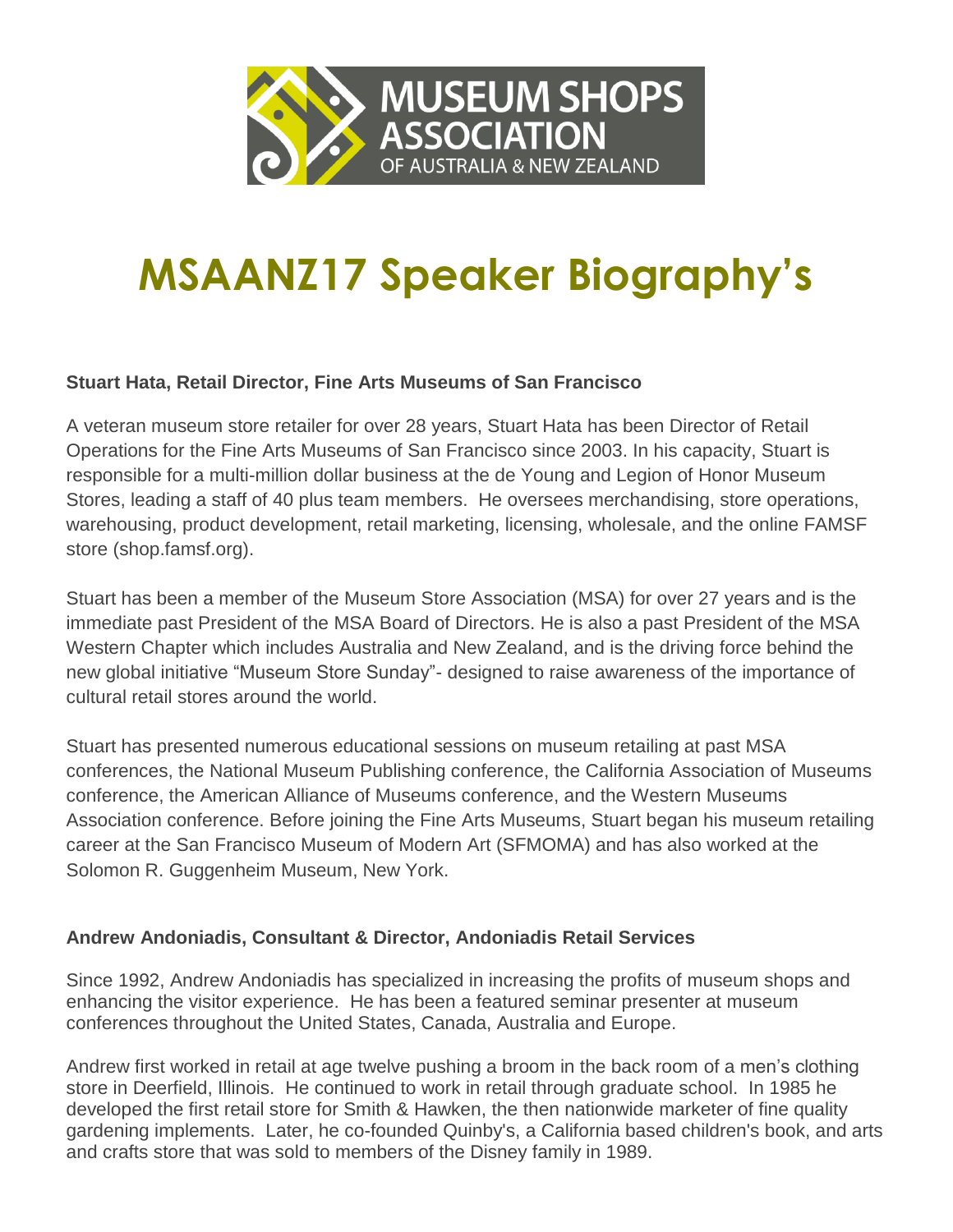In addition to consulting with over 350 institutions of all kinds and sizes on 450 projects, Andrew designs museum shops and conducts shop assessments and on-site customer service and selling workshops. Through the Information Center by Topic on his web site, he has addressed about every aspect of museum shop retailing. He has trained, motivated, and managed volunteers and employees for a wide range of sales, buying and administrative responsibilities.

His popular, up-beat, nuts n' bolts, profit boosting seminars and workshops, including the all-day How To Make Your Museum Shop More Profitable seminar, have been attended by hundreds of managers, buyers and salespeople from a wide range of museum shops. Andrew blends extensive, hands-on retailing experience with practicality, humor and a clear understanding of the goals and challenges of museum shop management. His seminars reflect his passion for retailing and for your museum's success.

#### **Gabrielle Sullivan, Chief Executive Officer, Indigenous Art Code Limited**

Gabrielle Sullivan is the CEO of the Indigenous Art Code where she works with Aboriginal and Torres Strait Islander artists across Australia as well as dealer members of the Code. Dealer members of the Code include Aboriginal and Torres-Strait Islander owned art centres, commercial galleries, shops and souvenir businesses and others who license artists work.

Prior to her role as CEO of the Code, Gabrielle managed Martumili Artists in WA, one of the largest art centres in Western Australia, for eight years where she gained experience and knowledge about the creation of authentic Aboriginal fine art and licensed art products. Gabrielle has also worked with the WA Department of Culture and the Arts and the former Australian Government Department of Families, Housing, Community Services and Indigenous Affairs. She has tertiary qualifications in visual arts and landscape architecture from the Universities of Sydney and NSW.

#### **Stevei Houkamau, - Curator & Manager Kura Gallery & Uku Artist**

Stevei is a Maori Uku (clay) artist and tattoo artist of Ngati Porou, Te Whanau a Apanui & Rangitane descent, and currently resides in Wellington, New Zealand. She has worked with Clay for over 6 years, and has exhibited throughout New Zealand and Internationally. Stevei has been a member of Nga Kaihanga Uku - Maori Clay Collective since 2012 and has branched out into other mediums such as print making and tattooing over the last 2 years.

In 2014 Stevei was selected as a participating artist at Kokiri Putahi – the 7th International Indigenous Artists Gathering, and the Ngapuhi Festival. In 2016 Stevei travelled to New Mexico where she lived on the Pueblo reservation through a perma-culture residency. Stevei also at the same time worked with Pueblo Ceramic Artists and other Native American artists. In 2016 Stevei represented Aotearoa at Festival of Pacific Arts held in Guam.

Stevei is the current Curator and Manager at Kura Gallery in Wellington, one of New Zealand's premier retail art stores. Before making the jump into the art world, Stevei was an immigration officer with the NZ Immigration Profiling Group and was a former Sports person representing New Zealand in Softball and playing semi-professional softball and in the USA.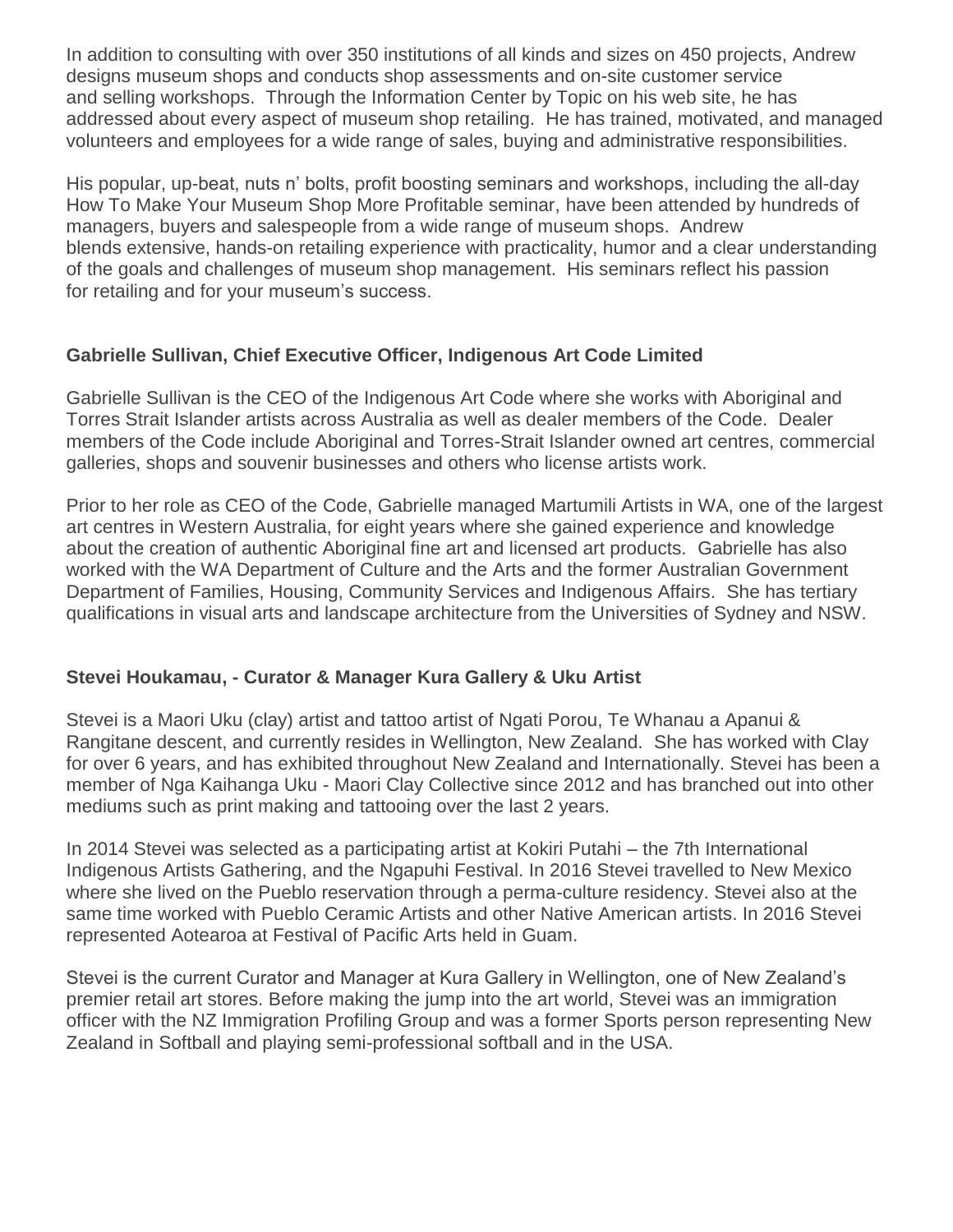#### **Abe Muriata, Girramay Artist, Girringun Aboriginal Art Centre Painter, Potter, Weaver & Shield Maker**

Abe Muriata is a Girramay man of the Cardwell Range area. A self-taught weaver of the lawyer cane jawun, Abe explores different techniques to create finely crafted bi-cornual baskets unique to the rainforest people. Abe taught himself the weaving technique from watching his grandmother make them when he was a child and by studying old examples in museums and galleries. He is inspired by the precision of craftsmanship of jawun created by his ancestors. Abe also creates different manifestations of jawun by using other materials like ceramics and recycled and nontraditional materials. Abe also creates traditional rainforest shields made in the traditional manner and painted with traditional ochres and designs. These shields were once used for sorting out disputes and for ceremonial purposes.

#### **Emma Barron, Assistant Buyer, Zoos Victoria**

Starting her career in retail in a chicken shop in 1999 Emma Barron has worked her way through a variety of retail environments, as a sales assistant, visual merchandiser, and business manager. After a break from the retail world to work in the film and cinema industry, Emma returned when an opportunity arose to join the Melbourne Zoo team as Retail Coordinator. Not able to pass up the opportunity to work for such an inspiring organisation, Emma donned her retail hat again, managing the Melbourne Zoo retail team.

Managing the MZ retail team for just over 4 years, she oversaw the operational side of the business, as well as working with the buying team to promote Zoos Victoria's conservation campaigns in stores. Currently she is working as part of the ZV buying team, focussed on working towards a more sustainable and environmentally friendly range of products in the zoo stores. Working with the Community Conservation and Wildlife Conservation Science teams within Zoos Victoria, the ZV buying team aim to support the organisations mission of a future rich in wildlife by sourcing a broad range of fun, educational, collectible, sustainable and local "must have" retail products that engage and connect visitors with their zoo experience and inspires them to make a change.

Emma is passionate about engaging with the community through the retail experience, telling the story of conservation and sustainability through product ranges and interpretation in stores. She will continue working with the ZV buying team for the next 6 months before returning to the MZ team, to continue building a range that supports not only local, but international groups who believe in a greener future. She believes that retailers can lead the way in building a more sustainable retail environment, inspiring change within the industry for other retailers, suppliers and consumers alike.

#### **Glenn Reddiex, Acting General Manager, Business & Partnerships, Wellington Zoo**

Glenn Reddiex has a passion for sales and service. His career began in the hospitality industry working for the Southern Pacific Hotel Corporation's Park Royal property in Wellington before joining the Nikko Hotel Group's property in London, as Front Office Manager of The Montcalm. Glenn transferred his hotel sales and customer service experience over to the airline industry working for British Airways and Virgin Atlantic Airways in the UK before returning to New Zealand.

Account management, sales and customer service all continued to be a strong feature in his career when he took up leadership roles in the IT industry managing helpdesk support staff for Infinity Solutions, Unisys and the NZ Defence Force.